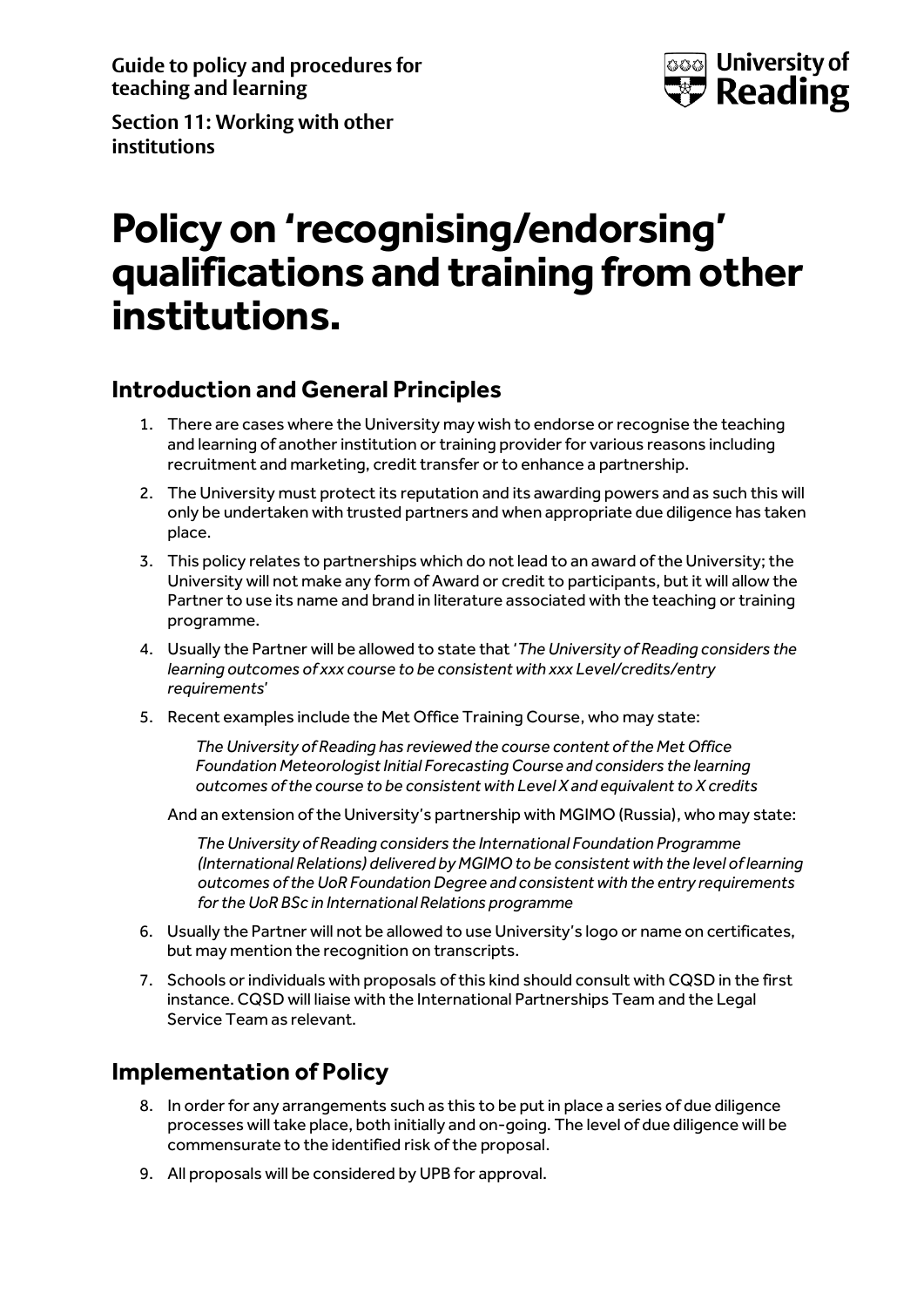10. Any such arrangements will be formalised in an Agreement between the University and the Partner and will usually have a 6 year duration.

#### **Initial due diligence**

- 11. Initial due diligence should include the following:
	- a. Relevant academic staff should undertake a review of the training/programme to satisfy the University of the level and content of the provision and that students will reach the expected learning outcomes as stated by the provider, or that which is being recognised. This may include consideration of:
		- i. the curriculum,
		- ii. teaching materials,
		- iii. teaching staff,
		- iv. the facilities available,
		- v. modes of assessment and,
		- vi. examples of assessed work, where available.
	- b. CQSD and the International Partnerships Team will undertake due diligence on the provider, in regards to reputation, governance and stability.
- 12. A combined due diligence report will be submitted to UPB for consideration and approval.

### **Ongoing due diligence**

- 13. In addition to the initial due diligence exercise, it is expected that a schedule of on-going due diligence is put in place and outlined in the Agreement between the Parties. Ongoing due diligence activities should be established in proportion to risk and may include the following:
	- a. Review of the curriculum and course materials,
	- b. Peer review and observations of teaching,
	- c. Review of assessed work,
	- d. Review of facilities,
	- e. Clear guidance on communicating to the University any changes to the programme/training content
- 14. Any concerns raised during the on-going due diligence processes should be communicated to CQSD in the first instance. CQSD will discuss any actions required to mitigate the risk with relevant stakeholders. Actions could include assurances from the partner, further guidance and follow up with the partner, or terminating the endorsement and Agreement.
- 15. CQSD will keep a record of such arrangements and will periodically check the webpages of the Partner to ensure compliance with the Agreement.
- 16. When the Agreement is due to be renewed, CQSD will liaise with the International Partnership Team, Legal Services and relevant School staff to discuss the desire to renew the Agreement with the Partner.